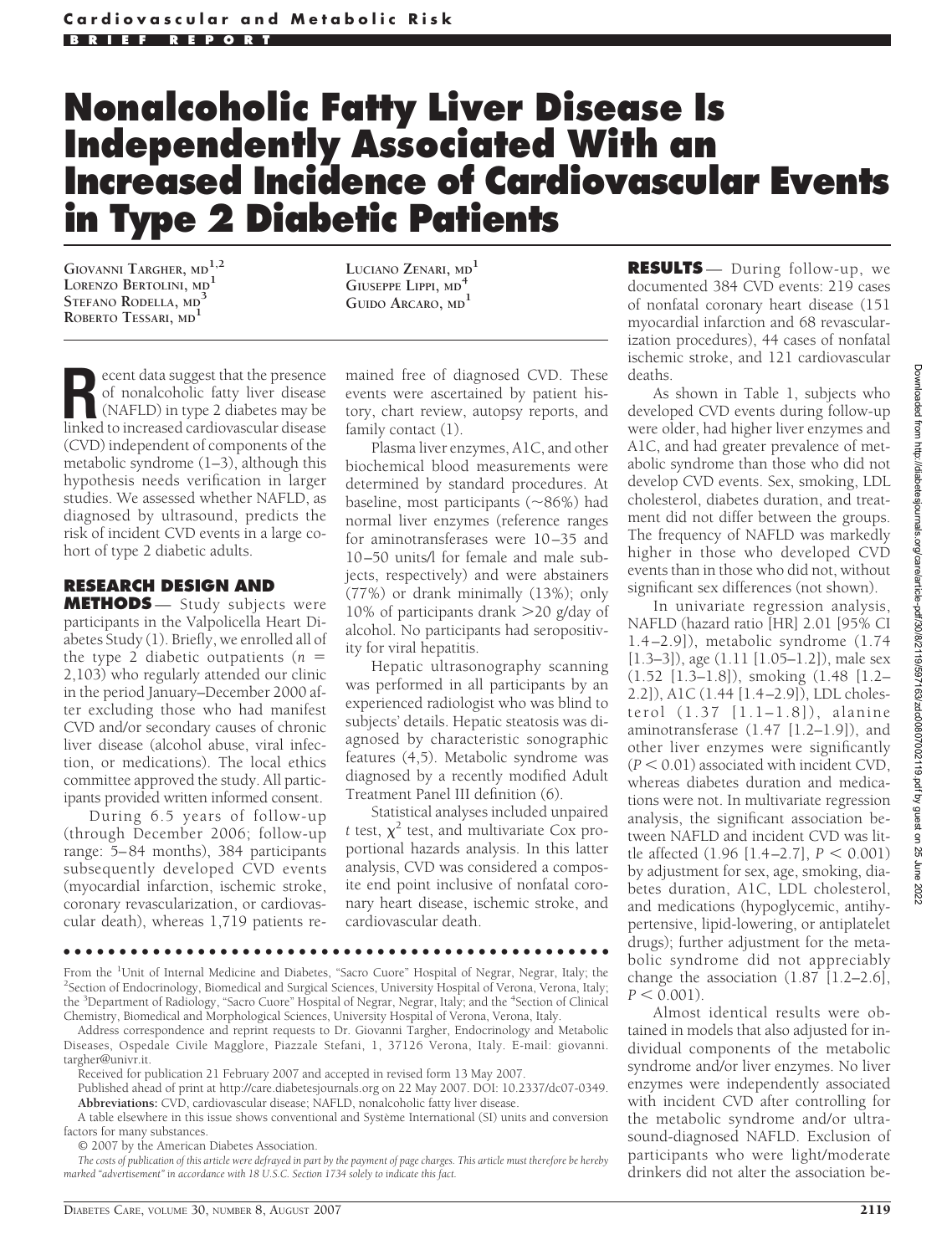## *NAFLD, CVD, and type 2 diabetes*

#### **Table 1—***Baseline characteristics of the diabetic cohort (***n** *2,103) by CVD status*

| Variables                       | Control subjects | Case subjects  | $\boldsymbol{P}$ |
|---------------------------------|------------------|----------------|------------------|
| $\boldsymbol{n}$                | 1,719            | 384            |                  |
| Sex (% men)                     | 62%              | 63%            | 0.80             |
| Age (years)                     | $59 \pm 3$       | $61 \pm 4$     | 0.001            |
| BMI $(kg/m2)$                   | $26 \pm 3$       | $28 \pm 4$     | 0.001            |
| Waist circumference (cm)        | $93 \pm 11$      | $99 \pm 13$    | 0.001            |
| Duration of diabetes (years)    | $14 \pm 3$       | $16 \pm 3$     | 0.60             |
| Diabetes treatment              |                  |                |                  |
| Diet only                       | 21               | 15             | 0.20             |
| Oral hypoglycemic drugs         | 62               | 65             | 0.30             |
| Insulin only                    | 17               | 20             | 0.20             |
| Antihypertensive users          | 60               | 73             | 0.001            |
| Aspirin users                   | 49               | 48             | 0.80             |
| Lipid-lowering users            | 34               | 36             | 0.60             |
| Current smokers                 | 22               | 23             | 0.70             |
| Systolic blood pressure (mmHg)  | $127 \pm 12$     | $131 \pm 16$   | 0.001            |
| Diastolic blood pressure (mmHg) | $80 \pm 12$      | $83 \pm 14$    | 0.001            |
| AlC $(\%)$                      | $6.9 \pm 0.8$    | $7.3 \pm 1.0$  | 0.001            |
| Triglycerides (mmol/l)          | $1.32 \pm 0.6$   | $1.62 \pm 1.0$ | 0.001            |
| HDL cholesterol (mmol/l)        | $1.40 \pm 0.3$   | $1.32 \pm 0.4$ | 0.001            |
| LDL cholesterol (mmol/l)        | $3.35 \pm 0.4$   | $3.32 \pm 0.5$ | 0.80             |
| AST (units/l)                   | $20 \pm 6$       | $26 \pm 12$    | 0.001            |
| ALT (units/l)                   | $24 \pm 6$       | $32 \pm 13$    | 0.001            |
| GGT (units/l)                   | $23 \pm 10$      | $34 \pm 14$    | 0.001            |
| Metabolic syndrome              | 59               | 75             | 0.001            |
| <b>NAFLD</b>                    | 61               | 96             | 0.001            |

Data are means  $\pm$  SD or percentages unless otherwise indicated. Differences are assessed by the unpaired *t* test (for normally distributed variables) and by the  $\chi^2$  test (for categorical variables). ALT, alanine aminotransferase; AST, aspartate aminotransferase; GGT,  $\gamma$ -glutamyl transferase.

tween NAFLD and CVD risk (HR 1.80  $[95\% \text{ CI } 1.2-2.7], P < 0.005$ ).

**CONCLUSIONS** — The major finding of this study is that NAFLD, as diagnosed by ultrasound, is associated with an increased incidence of CVD in a large cohort of type 2 diabetic adults. Notably, this association appears to be independent of a broad spectrum of risk factors, thus suggesting that NAFLD might confer an excess of CVD risk over and above what would be expected because of increased prevalence of the underlying metabolic risk factors. Moreover, this study provides further evidence that normal liver enzymes provide little diagnostic or prognostic value when assessing patients for NAFLD (3–5,7) because more than four-fifths (~86%) of our NAFLD patients had liver enzymes within the normal range.

Our findings complement recent observations that the severity of NAFLD histology is associated with greater carotid intima-media thickness (8) and lower endothelial flow-mediated vasodilation (9), independent of underlying metabolic abnormalities, and that NAFLD is associated

with higher all-cause death (10,11) and higher prevalence  $(2,3,12-15)$  and incidence (1,11) of CVD in nondiabetic and type 2 diabetic individuals. Others have shown that individuals with slightly elevated liver enzymes, as surrogate markers of NAFLD, have an increased CVD risk  $(16-19)$ .

There is therefore now growing evidence suggesting that NAFLD is not merely a marker of CVD but may also be involved in its pathogenesis. The possible molecular mediators linking NAFLD and CVD have been extensively reviewed elsewhere (20) but include the release of proatherogenic mediators from the liver, including C-reactive protein, fibrinogen, and plasminogen activator inhibitor-1.

This study has some limitations. First, we did not directly measure abdominal visceral fat (by computed tomography) or insulin resistance (by euglycemic clamp), so we cannot be certain that these data completely exclude an independent contribution of insulin resistance and visceral fat to accelerated CVD in NAFLD. Second, NAFLD diagnosis was based on ultrasonography but was not confirmed by biopsy. It is known that ultrasonography

ing moderate and severe liver steatosis, but its sensitivity is reduced when hepatic fat infiltration on biopsy is  $\leq 33\%$  (5). Thus, although some nondifferential misclassification of NAFLD on the basis of ultrasonography is likely (some of the diabetic control subjects could have underlying NAFLD despite normal liver enzymes and negative ultrasonography), this limitation would serve to attenuate the magnitude of our effect measures toward the null; thus, our results can probably be considered conservative estimates of the relationship between NAFLD and CVD risk. In conclusion, our findings suggest

has a good sensitivity/specificity in detect-

that NAFLD is associated with an increased incidence of CVD in type 2 diabetic patients, independent of traditional CVD risk factors and metabolic syndrome components. These findings support the hypothesis that the identification of NAFLD in type 2 diabetes may help in CVD risk prediction, with important management implications. Further studies are needed to extend these findings to NAFLD patients without type 2 diabetes.

#### **References**

- 1. Targher G, Bertolini L, Poli F, Rodella S, Scala L, Tessari R, Zenari L, Falezza G: Nonalcoholic fatty liver disease and risk of future cardiovascular events among type 2 diabetic patients. *Diabetes* 54:3541– 3546, 2005
- 2. Targher G, Bertolini L, Padovani R, Poli F, Scala L, Tessari R, Zenari L, Falezza G: Increased prevalence of cardiovascular disease among type 2 diabetic patients with non-alcoholic fatty liver disease.*Diabet Med* 23:403–409, 2006
- 3. Targher G, Bertolini L, Padovani R, Rodella S, Tessari R, Zenari L, Day C, Arcaro G: Prevalence of nonalcoholic fatty liver disease and its association with cardiovascular disease among type 2 diabetic patients. *Diabetes Care* 30:1212–1218, 2007
- 4. Angulo P: Nonalcoholic fatty liver disease. *N Engl J Med* 346:1221–1231, 2002
- 5. Saadeh S, Younossi ZM, Remer EM, Gramlich T, Ong JP, Hurley M, Mullen KD, Cooper JN, Sheridan MJ: The utility of radiological imaging in nonalcoholic fatty liver disease. *Gastroenterology* 123: 745–750, 2002
- 6. Grundy SM, Cleeman JI, Daniels SR, Donato KA, Eckel RH, Franklin BA, Gordon DJ, Krauss RM, Savage PJ, Smith SC Jr, Spertus JA, Costa F; American Heart Association; National Heart, Lung, and Blood Institute: Diagnosis and management of the metabolic syndrome: an